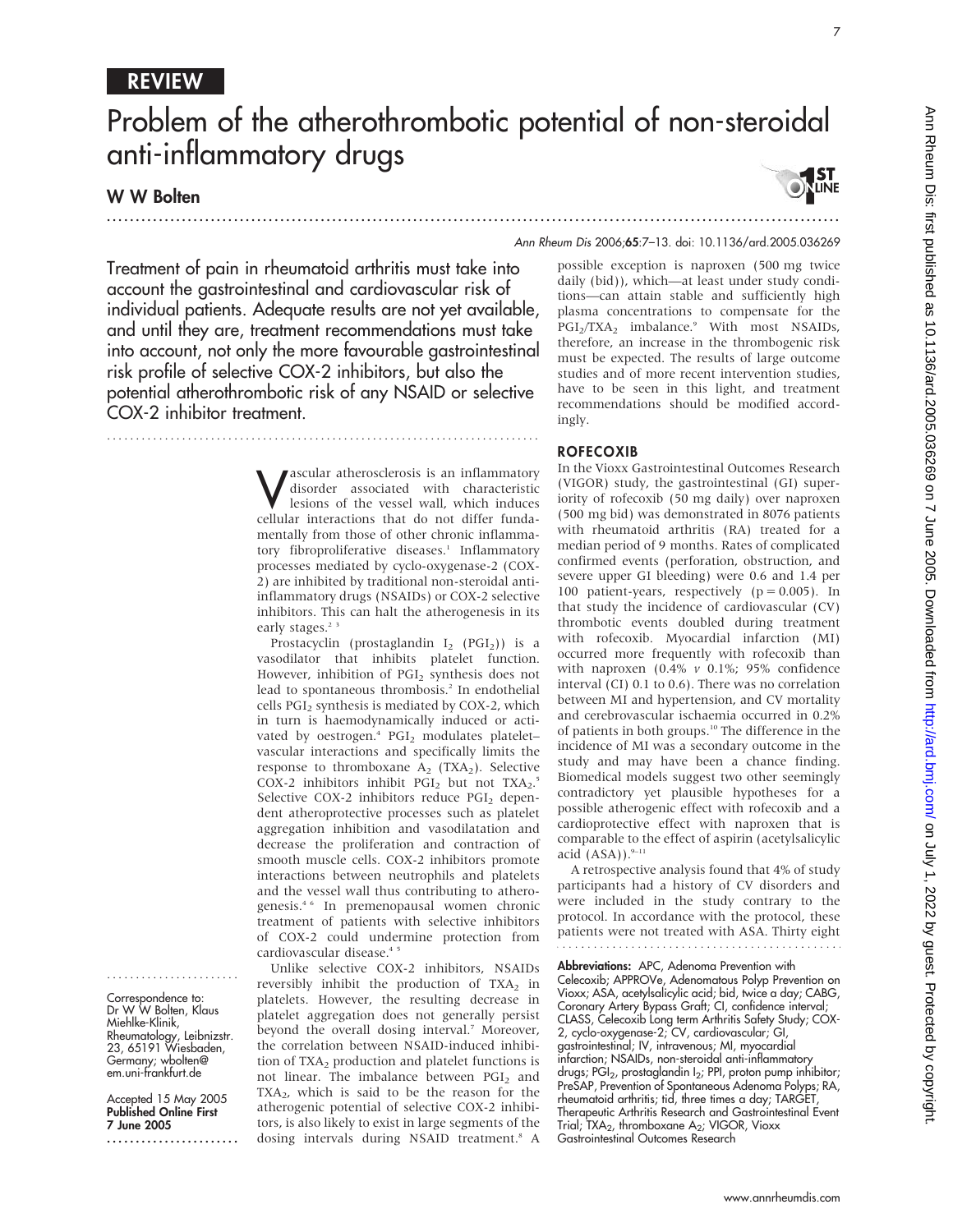| Table 1                                                       |                                                   | Summary of findings in relevant studies discussed                                                                                                                                                                                |                                           |                                                                                                                                                                                                                                                  |                                                                                                                                                                                                                                                                             |                                                                                                                                                                                                                                                                                          |
|---------------------------------------------------------------|---------------------------------------------------|----------------------------------------------------------------------------------------------------------------------------------------------------------------------------------------------------------------------------------|-------------------------------------------|--------------------------------------------------------------------------------------------------------------------------------------------------------------------------------------------------------------------------------------------------|-----------------------------------------------------------------------------------------------------------------------------------------------------------------------------------------------------------------------------------------------------------------------------|------------------------------------------------------------------------------------------------------------------------------------------------------------------------------------------------------------------------------------------------------------------------------------------|
| acronym<br>Study                                              | Patient<br>No                                     | <b>Treatment arms</b>                                                                                                                                                                                                            | <b>Treatment duration</b>                 | Primary target criterion                                                                                                                                                                                                                         | Outcome                                                                                                                                                                                                                                                                     | CV events                                                                                                                                                                                                                                                                                |
| VIGOR <sup>10</sup>                                           | 8076                                              | 50 mg daily (twice the maximum RA doses)<br>Rheumatoid arthritis (RA); rofecoxib<br>or naproxen 500 mg bid                                                                                                                       | up of 9.0 months<br>Median follow         | obstruction, upper GI bleeding, and<br>symptomatic gastroduodenal ulcers)<br>Confirmed clinical upper GI events<br>(gastroduodenal perforation or                                                                                                | 100 patient-years occurred with<br>naproxen (RR = 0.5; 95% Cl 0.3<br>4.5 per 100 patient-years with<br>rofecoxib, as compared with<br>2.1 confirmed GI events per<br>to 0.6; p < 0.001                                                                                      | naproxen group than among those in the rofecoxib<br>the overall mortality rate and the rate of death from<br>group $[0.1\% \times 0.4\%; RR = 0.2; 95\% \text{ C}1 0.1 \text{ to } 0.7];$<br>Incidence of MI was lower among patients in the<br>CV causes were similar in the two groups |
| CLASS <sup>13</sup>                                           | 8059                                              | 400 mg bid (2 and 4 times the maximum<br>RA and OA doses, respectively); ibuprofen<br>800 mg tid; or diclofenac 75 mg bid.<br>Osteoarthritis (OA); RA; celecoxib<br>Aspirin use for CV prophylaxis<br>(325 mg/day) was permitted | 57% received<br>treatment for<br>6 months | Incidence of prospectively defined<br>symptomatic upper GI ulcers and<br>ulcer complications (bleeding,<br>perforation, and obstruction)                                                                                                         | annualised incidence rates of upper<br>For patients not taking aspirin, the<br>combined with symptomatic ulcers<br>GI ulcer complications alone and<br>$0.44\%$ v 1.27% (p=0.04) and<br>for celecoxib v NSAIDs were<br>$1.40\% \times 2.91\%$ (p=0.02)                      | events between celecoxib and NSAIDs, irrespective<br>No difference was noted in the incidence of CV<br>of aspirin use                                                                                                                                                                    |
| TARGET <sup>26</sup> <sup>25</sup>                            | 18325                                             | 800 mg tid in two substudies of identical<br>design. Randomisation was stratified for<br>OA; lumiracoxib 400 mg once a day,<br>naproxen 500 mg bid, or ibuprofen<br>low dose aspirin use and age                                 | 1 Year                                    | Difference in time-to-event distribution<br>end point of non-fatal and silent MI,<br>Antiplatelet Trialists' Collaboration<br>of upper GI ulcer complications<br>(bleeding, perforation, or<br>stroke, or CV death <sup>25</sup><br>obstruction) | to 0.39) with lumiracoxib (14 events;<br>(95% CI 0.82 to 1.36) with NSAIDs<br>64 events) v 0.25% (95% Cl 0.12<br>$HR = 0.21$ (95% CI 0.12 to 0.37),<br>In patients not taking aspirin, the<br>ulcer complications was 1.09%<br>cumulative 1 year incidence of<br>p < 0.0001 | Incidence of the primary end point was low, both<br>NSAIDs (50 events (0.55%); HR = 1.14 (95% CI<br>with lumiracoxib (59 events (0.65%)) and the<br>$0.78$ to 1.66), $p = 0.5074$                                                                                                        |
| APPROVe <sup>12 44</sup>                                      | 2586                                              | Rofecoxib 25 mg bid, and placebo                                                                                                                                                                                                 | 36 Months                                 | Colorectal adenoma chemoprevention<br>in subjects with an increased risk                                                                                                                                                                         | $(95\%$ CI 0.67 to 0.83), p<0.001,<br>recurrence, years $0-3$ RR = $0.75$<br>Reduced rate of adenoma                                                                                                                                                                        | 1.50 confirmed thrombotic events per 100 patient-<br>0.78 events per 100 patient-years in the placebo<br>group. Corresponding RR = 1.92 (95% CI 1.19 to<br>years in the rofecoxib group, as compared with<br>$3.11$ ; $p = 0.008$                                                        |
| $APC14-16$                                                    | 2035                                              | Comparing two doses of celecoxib<br>(200 mg or 400 mg bid) with placebo                                                                                                                                                          | 2.8-3.1 Years                             | Colorectal adenoma chemoprevention                                                                                                                                                                                                               | Not reported                                                                                                                                                                                                                                                                | the placebo group, as compared with 2.3% in the<br>Potentially serious CV events were reached in 1% in<br>celecoxib 200 mg twice daily group (HR = 2.3;<br>95% Cl 0.9 to 5.5) and with 3.4% in the 400 mg<br>celecoxib twice daily group (HR = 3.4; 95% Cl 1.4<br>to $7.8$               |
| PreSAP <sup>15 16</sup>                                       | 1561                                              | A similar study to APC comparing celecoxib<br>400 mg once a day versus placebo                                                                                                                                                   | About 33 months                           | To prevent colon polyps                                                                                                                                                                                                                          | Not reported                                                                                                                                                                                                                                                                | versus placebo did not have increased CV risk<br>Patients taking celecoxib 400 mg once a day                                                                                                                                                                                             |
| Adenomas <sup>37</sup><br>Colorectal<br>Aspirin to<br>Prevent | 1121                                              | Placebo, 81 mg of aspirin, or 325 mg of<br>aspirin daily                                                                                                                                                                         | About 3 years                             | Chemoprevention against colorectal<br>adenomas in subjects with an<br>increased risk                                                                                                                                                             | 81 mg aspirin group (95% CI 0.69<br>to 0.96) and 0.96 in the 325 mg<br>placebo group) were 0.81 in the<br>adenoma (as compared with the<br>Unadjusted relative risks of any<br>group (95% CI 0.81 to 1.13)                                                                  | somewhat more frequently in the aspirin groups<br>than in the placebo group. The calculated RR of<br>combined CV end point was 10 (95% Cl 1.3 to 78;<br>Non-fatal MI and stroke, respectively, occurred<br>$p = 0.006$                                                                   |
| <b>ADAPT</b> <sup>17</sup>                                    | participants<br>volunteer<br><b>About</b><br>2400 | Naproxen 220 mg bid and celecoxib<br>200 mg bid or placebo                                                                                                                                                                       | Up to 3 years                             | Decreasing the risk of developing<br>Alzheimer's disease in people<br>>70 years of age                                                                                                                                                           | Not reported                                                                                                                                                                                                                                                                | No significant increase in CV and cerebrovascular<br>participants taking naproxen in comparison with<br>risk for celecoxib; increase in events among the<br>those receiving placebo                                                                                                      |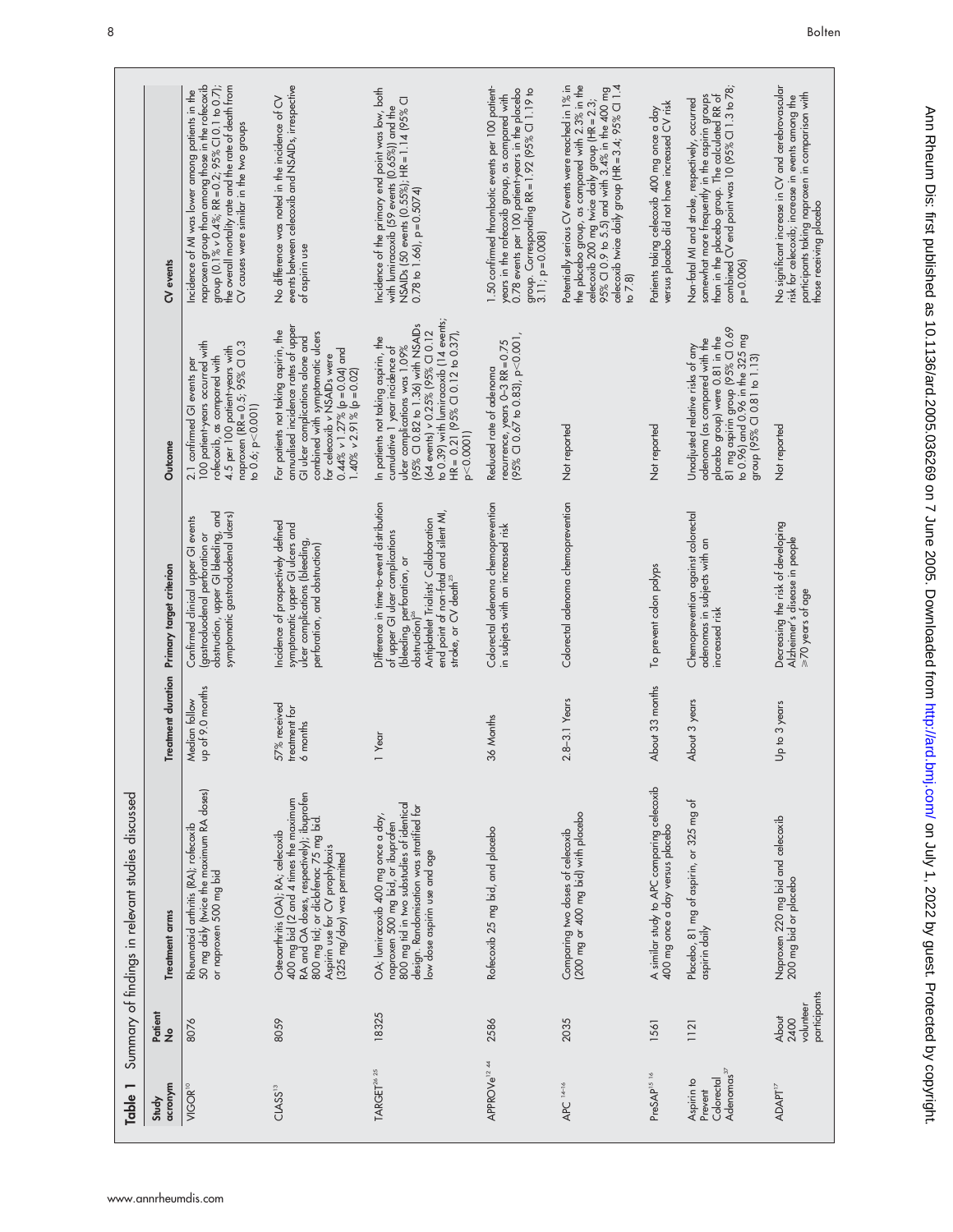|                                                     | Table 1 Continued |                                                                                                                                                                                                                                                     |         |                                                                                                                                                                   |                                                                                                                                                                                    |                                                                                                                                                                                                                                                                                         |
|-----------------------------------------------------|-------------------|-----------------------------------------------------------------------------------------------------------------------------------------------------------------------------------------------------------------------------------------------------|---------|-------------------------------------------------------------------------------------------------------------------------------------------------------------------|------------------------------------------------------------------------------------------------------------------------------------------------------------------------------------|-----------------------------------------------------------------------------------------------------------------------------------------------------------------------------------------------------------------------------------------------------------------------------------------|
| acronym<br>Study                                    | Patient<br>ş      | <b>Treatment arms</b>                                                                                                                                                                                                                               |         | Treatment duration Primary target criterion                                                                                                                       | Outcome                                                                                                                                                                            | CV events                                                                                                                                                                                                                                                                               |
| <b>CABG-1<sup>18</sup></b>                          | 462               | 30 minutes after extubation and every<br>12 hours for a minimum of 3 days followed<br>Intravenous parecoxib 40 mg given within<br>by oral valdecoxib 40 mg every 12 hours<br>for a combined total of 14 days                                        | 14 Days | Analgesic efficacy of the study drug<br>in patients undergoing coronary<br>artery bypass gratting surgery<br>through a median sternotomy                          | Study drug was significantly better<br>than control treatment                                                                                                                      | 311) of P/V group patients versus 0.7% (1/151) of<br>Myocardial infarction was reported in 1.6% (5/<br>complications occurred in 9 (2.9%) P/V group<br>patients versus 1 (0.7%) patient in the control<br>control patients (p=0.669). Cerebrovascular<br>group $(p = 0.177)$            |
| $CABC-2^{19}$                                       | 1671              | every 12 hours through day 10; intravenous<br>placebo followed by oral valdecoxib 20 mg<br>3 days, followed by oral valdecoxib 20 mg<br>Intravenous parecoxib 40 mg for at least<br>every 12 hours; or placebo for 10 days                          | 10 Days | Frequency of predefined adverse<br>gastroduodenal ulceration, and<br>wound healing complications<br>events, including CV events,<br>renal failure or dysfunction, | at least one confirmed adverse event<br>a higher proportion of patients with<br>As compared with placebo alone,<br>both parecoxib and valdecoxib<br>and placebo and valdecoxib had | more common among the patients given parecoxib<br>and valdecoxib than among those given placebo<br>arrest, stroke, and pulmonary embolism) were<br>$(2.0\% \times 0.5\%; RR = 3.7; 95\% \text{ CI} 1.0 \text{ to } 13.5;$<br>Cardiovascular events (including MI, cardiac<br>$p = 0.03$ |
| General<br>Surgery<br>Safety<br>Study <sup>21</sup> | 1050              | 20 mg IV Q12H for a minimum of 3 days<br>followed by oral valdecoxib (20 mg Q12H)<br>treatment period, or placebo IV followed<br>Initial dose of parecoxib 40 mg IV, then<br>$(n = 525)$ for the remainder of a 10 day<br>ov oral placebo (n = 525) | 10 Days | in patients undergoing orthopaedic/<br>Analgesic efficacy of the study drug<br>general surgery                                                                    | Not reported                                                                                                                                                                       | No significant differences in the overall satety<br>profile                                                                                                                                                                                                                             |

per cent of the MIs occurred in this high risk group.<sup>10</sup> Rofecoxib may have unmasked the thrombogenic potential in these high risk patients and may even have potentiated the thrombotic potential compared with celecoxib in the CLASS study, where ASA was permitted.<sup>8</sup> In the remaining patients, the incidence of MI was not significantly different: 0.2% with rofecoxib and 0.1% with naproxen.<sup>10</sup>

The Adenomatous Polyp Prevention on Vioxx (APPROVe) study included almost 2600 patients and started 9 months after the approval of rofecoxib in America and 1 month before the results of the VIGOR study became known.11 12 The CV risk increased, for the first time, 18 months after the start of treatment with 25 mg rofecoxib daily. After a further 18 months of treatment with rofecoxib, the difference attained significance ( $p = 0.008$ ). The incidence of severe thromboembolic events was 1.92 times higher in those treated with rofecoxib than in the placebo group.<sup>12</sup> In September 2004 the study was stopped prematurely and the manufacturer withdrew the medicine from the market.

## **CELECOXIB**

The outcome of the Celecoxib Long term Arthritis Safety Study (CLASS) was similar to VIGOR performed in 8059 patients. The annual incidence of upper GI ulcer complications combined with symptomatic ulcers for celecoxib (400 mg bid)  $\nu$  NSAIDs (diclofenac 75 mg bid and ibuprofen 800 mg three times a day (tid)) was 2.08%  $v$  3.54%  $(p = 0.02)$ . However, CLASS included an insufficient number of participants to achieve the primary target criterion namely, a significant reduction in the incidence of upper GI ulcer complications between celecoxib alone versus two traditional NSAIDs combined with permitted ASA treatment. In the 6 month treatment period, the incidence of MI CV events in the celecoxib group (0.9%) did not differ from that in the NSAID group (1.0%). Among those patients not treated with ASA, CV events occurred with equal frequency (0.5% with celecoxib and 0.4% with NSAIDs).<sup>13</sup> Any existing atherogenic potential of celecoxib may have been masked in the 21% of participants using ASA.8

### ''In the CLASS study the potential of celecoxib may have been masked by patients using aspirin''

The Adenoma Prevention with Celecoxib (APC) study was carried out by the National Cancer Institute in 2035 patients and was prematurely stopped by the National Institutes of Health after an average treatment period of 33 months. The study was stopped because the incidence of CV events (CV death, MI, stroke) showed a dose dependent 2.3-fold and 3.4 fold increase during celecoxib treatment in the 200 mg bid and 400 mg bid dose groups, respectively, compared with the placebo group.14 Additionally, in the APPROVe study, CV events also occurred dose dependently and with a similar frequency in 1–2% of patients treated with celecoxib. A second placebo controlled study (Prevention of Spontaneous Adenoma Polyps (PreSAP)) with a comparable study design did not show any increased CV risk with celecoxib at a dose of 400 mg daily after a similar mean treatment period.<sup>15 16</sup>

The placebo controlled, three arm Alzheimer's Disease Anti-Inflammatory Prevention Trial (ADAPT), which was sponsored by the National Institute of Aging, was also stopped by the National Institutes of Health as a precautionary measure in December 2004. The study included about 2400 volunteer subjects (mean age about 70 years) who were treated with naproxen (220 mg bid) or celecoxib (200 mg bid). In this study it was the naproxen group that showed a significant increase in CV risk compared with placebo. The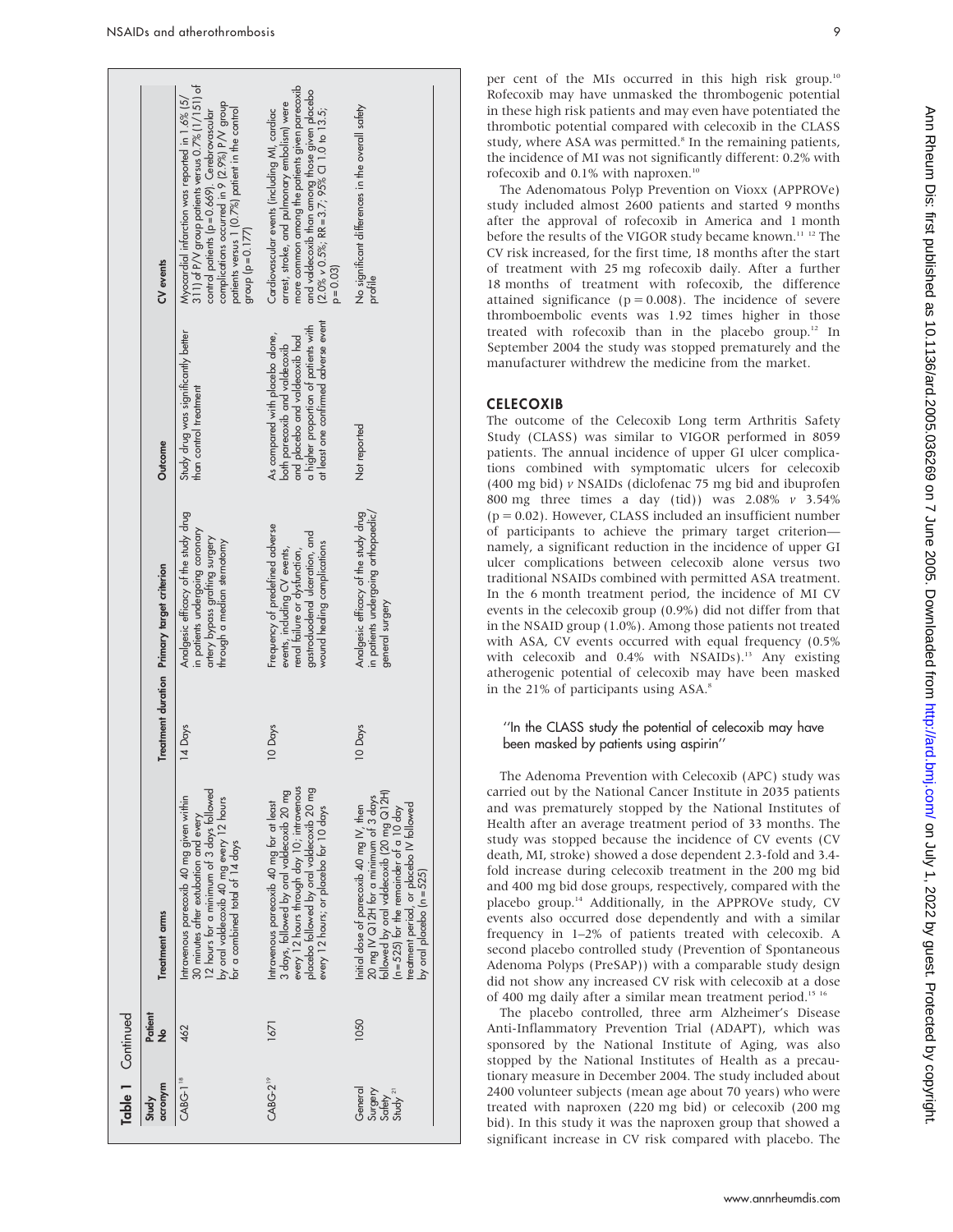celecoxib group showed no abnormal findings in this respect.<sup>17</sup>

#### VALDECOXIB

In the placebo controlled Coronary Artery Bypass Graft (CABG)-1 study,18 patients received parecoxib (40 mg intravenously (IV) for  $\geq 3$  days), followed by valdecoxib (40 mg) bid orally for 14 days), immediately after their coronary bypass operation. This treatment regimen was used in a modified form in a second study (CABG-2).<sup>19</sup> A loading dose of 40 mg parecoxib by IV injection was followed by a period of at least 3 days in which 20 mg parecoxib was administered by IV injection every 12 hours, which was followed in turn by 10 days of oral treatment with valdecoxib (20 mg bid). Every phase of the study was placebo controlled. The incidence of severe CV events in the parecoxib/valdecoxib group (2.2% and 2%, respectively) was significantly higher than in the placebo/ placebo group (0.0% and 0.5%, respectively). After this study, a warning about CV risk was included in the prescribing information.<sup>20</sup>

In a third study, a controlled treatment schedule was employed following general surgical interventions that was comparable to the regimen defined in the CABG-2 protocol. No differences in the incidence of CV events between placebo/placebo and parecoxib/valdecoxib were found.<sup>21</sup> Moreover, no sufficiently conclusive CV safety data are available for long term treatment with lower valdecoxib doses in patients with relatively minor CV risk.<sup>21</sup> <sup>22</sup>

The lack of adequate data on the CV safety of long term use of valdecoxib, and the increased risk of adverse CV events in CABG trials, together with the increased risk of rare but serious unpredictable skin reactions associated with valdecoxib, already described in its label, seems to demonstrate a lack of any advantages for valdecoxib compared with other NSAIDs. In April 2005 the manufacturer agreed to suspend the use of valdecoxib in Europe and the United States as an interim measure pending finalisation of the assessment of COX-2 inhibitors. $2324$ 

#### LUMIRACOXIB

The Therapeutic Arthritis Research and Gastrointestinal Event Trial (TARGET) included 18 325 patients and compared lumiracoxib (400 mg daily) with naproxen (500 mg bid) and ibuprofen (800 mg tid)<sup>25 26</sup>; 24% of patients received concomitant ASA. In patients treated with lumiracoxib, the incidence of upper GI ulcer complications was two thirds lower than in the patients treated with an NSAID, this difference being significant. In the subgroup of patients treated with concomitant ASA, no significant difference was found. This is not surprising as the number of cases was too small to settle this question.<sup>26</sup>

The CV end point (non-fatal and silent MI, stroke, or CV  $death^{27}$ ) was met by about the same number of patients in the lumiracoxib group as in the NSAID group (0.65%  $v$  0.55%;  $p = 0.5074$ ). Patients who did not receive cardioprotective treatment with ASA showed no statistically significant differences in CV events. In the naproxen substudy, a tendency towards increased MI was seen with lumiracoxib  $(0.21\% \text{ v } 0.38\%; \text{ p} = 0.1471)$  compared with the ibuprofen substudy, in which a lower incidence of MI was seen with lumiracoxib (0.16%  $\nu$  0.11%; p = 0.4833).<sup>25</sup>

#### NAPROXEN AND OTHER NSAIDs

In the naproxen group of the VIGOR study, the incidence of CV side effects was significantly lower than in the rofecoxib group. The aspirin-like cardioprotective effects of naproxen were given as a possible explanation for this.<sup>10</sup> Retrospective analyses and follow up studies supported this view.<sup>10 28-32</sup> An unequivocal confirmation of the atherothromboprotective

studies.

protective potential.

not clear.

acute MI.

ASPIRIN

activity of naproxen has yet to be demonstrated in clinical The outcome of the Alzheimer prevention study (ADAPT), which was announced at the end of 2004, showed a higher incidence of CV and cerebrovascular events with naproxen (220 mg bid) than with placebo over a period of 3 years, $17$ which is not surprising in view of the incomplete COX-1 inhibition and complete COX-2 inhibition. With regular ingestion, high doses of naproxen (500 mg bid) competitively and reversibly inhibit platelet COX-1 activity and  $TXA<sub>2</sub>$ biosynthesis beyond the 12 hour dosing interval in a manner similar (in terms of its completeness) to the irreversible COX-1 binding achieved with low dose ASA. However, unlike ASA, the inhibitory effect rapidly subsides after the last naproxen dose.<sup>9</sup> In practice, the cardioprotective effect cannot be ensured with low daily doses and irregular use of naproxen. In contrast with ASA, naproxen also inhibits COX-2 dependent  $PGI<sub>2</sub>$  synthesis<sup>9</sup> and thus weakens any athero-What has been said for naproxen probably also applies in principle to other NSAIDs. Clinical studies to assess atherogenic potential have not been carried out with traditional NSAIDs and individual safety profiles need to be established for the various NSAIDs based on clinical studies. ''With most so-called 'tried and tested' NSAIDs an increase in the thrombogenic risk must be expected'' These studies must take into account pharmacokinetic properties (for example, half life, bioavailability) and molecular differences of NSAIDs. Non-enzymatic mechanisms contribute to the differences in atherogenic potential of some NSAIDs.<sup>32</sup> For example, experiments show that in contrast with other selective COX-2 inhibitors (celecoxib, valdecoxib, meloxicam) or non-selective NSAIDs (ibuprofen, naproxen, diclofenac), sulfone COX-2 inhibitors (rofecoxib, etoricoxib) exert a pro-oxidative influence on low density lipoprotein oxidation, which promotes the pathogenesis of atherosclerosis.<sup>33</sup> The clinical relevance of this, however, is The need to assess the CV risk of an NSAID is not confined to the active treatment phase. The risk of a primary MI

Ann Rheum Dis: first published as 10.1136/ard.2005.036269 on 7 June 2005. Downloaded from http://ard.bm/on July 1, 2022 by guest. Protected by copyright htm Bis: first published as 10.1136/ard. Protected by copyright. Dural discussion as 10.11319.2020.03626. Protected by copyright. Protected by copyright. Protected by copyright. Protected by copyright. Protected by copyrig

## residue in the COX-1 (Ser529) and the COX-2 channel (Ser516) and thereby permanently inactivates the enzyme.<sup>35</sup> The resulting longlasting inhibition of  $TXA<sub>2</sub>$  synthesis in anuclear platelets is the basis for the antithrombotic

cardioprotective effect of low doses of ASA.<sup>9</sup> Daily aspirin doses of 75–325 mg are regarded as suitable for inhibiting platelet aggregation as a means of cardioprophylaxis in patients at risk (acute MI, a history of MI, a history of stroke or transient ischaemic attacks or other relevant disorders or events such as unstable angina, vascular surgery, angioplasty, atrial fibrillation, heart defects, peripheral vascular disease, etc).27 When doses higher than 100 mg/day are used, both ASA and naproxen also inhibit COX-2 dependent PGI<sub>2</sub>

Aspirin (acetylsalicylic acid or ASA) acetylates a single serine

appears to be increased for several weeks after the withdrawal of NSAID treatment, especially if the treatment was long term and another systemic inflammatory disease is present at the same time. The cause is assumed to be a vascular rebound effect.<sup>34</sup> The activation of platelet activation following the absence of COX-1 inhibition and TXA<sub>2</sub> synthesis, as well as the flaring up of inflammatory processes in the coronary vessel wall with subsequent plaque instability, are possible reasons for the increase in the incidence of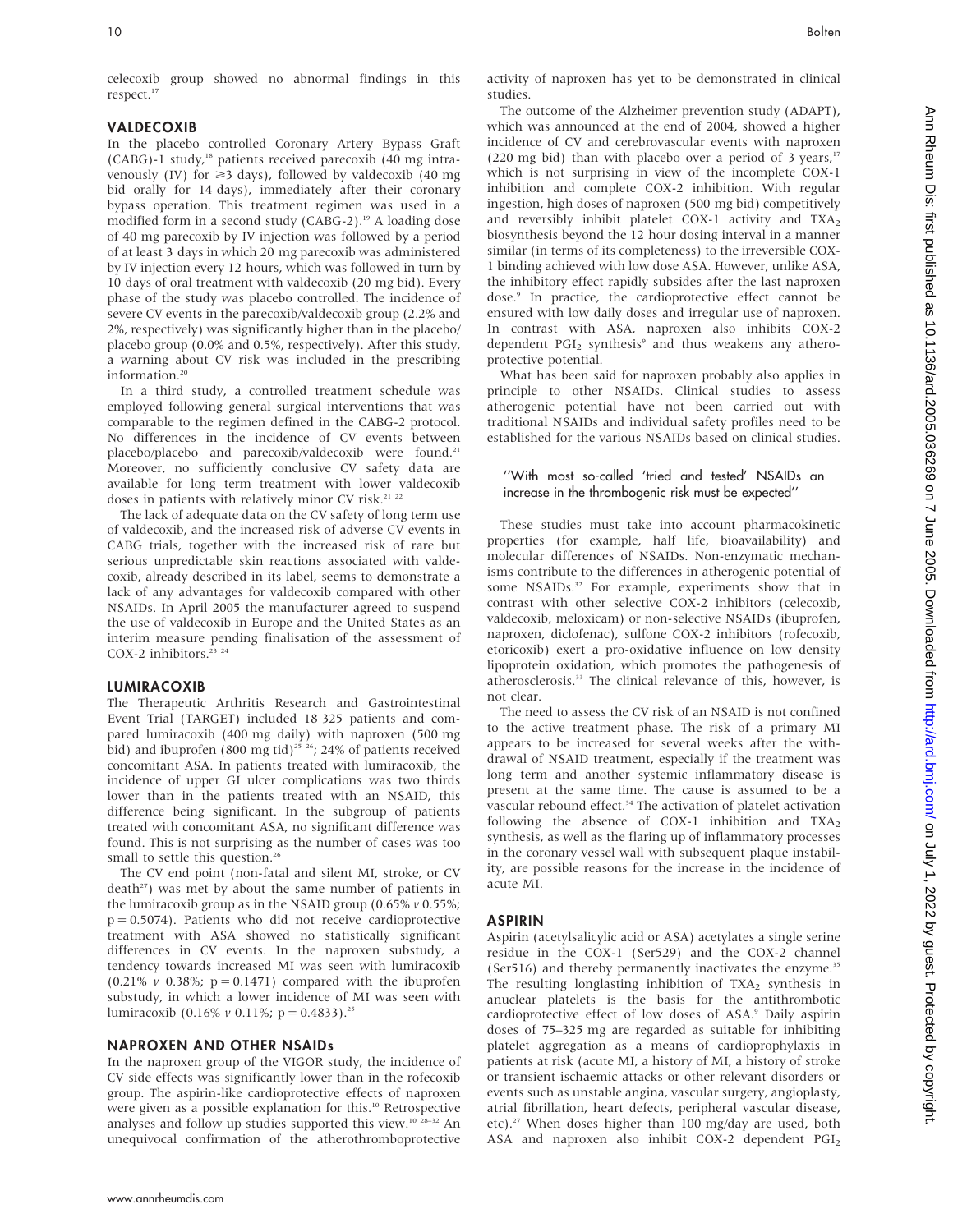

- H pylori infection and NSAID use independently increase the risk of peptic ulcer disease and ulcer bleeding<sup>45</sup>
- Dyspeptic disorders are treated with PPIs; if dyspeptic symptoms persist, endoscopy is indicated

**Figure 1** Treatment of RA inflammatory pain taking into account the individual GI and CV risk. (A) Without GI risk, traditional NSAIDs can be used. (B) With increased CV risk, combination of NSAID with low dose ASA is also justified. (C) If GI risks are present, then either a proton pump inhibitor (PPI) should be added or the NSAID should be replaced by a selective COX-2 inhibitor. In the lower GI tract, PPIs do not reduce the (albeit lower) risk of NSAID lesions. (D) With increased CV risk, plain forms of ASA can be used for CV prophylaxis and the predominantly gastroduodenal lesion risk can be reduced by PPIs. At the same time, PPIs reduce the potential of NSAIDs to cause gastroduodenal lesions. The potential of NSAIDs for causing lesions in distal sections of the gut can be combated by replacing NSAIDs with a selective COX-2 inhibitor and, where applicable, sustained-release ASA with plain ASA. The indication for treatment (dose of drug, duration of treatment), GI risk, and CV risk are a basis for the individual risk–benefit evaluation of anti-inflammatory treatment.

synthesis.<sup>27 36</sup> The expected simultaneous suppression of TXA<sub>2</sub> and PGI<sub>2</sub> may reduce the cardioprotective effect of low dose treatment. The concomitant administration of ibuprofen, but not rofecoxib or diclofenac, antagonises the irreversible platelet inhibition induced by ASA. Treatment with ibuprofen in patients with increased CV risk may limit the cardioprotective effects of ASA.<sup>7</sup>

#### ''The cardiovascular protective effects of aspirin may be limited by concurrent use of ibuprofen''

It is difficult to interpret the results of a recent placebo controlled study in which the use of ASA at doses of 81 mg and 325 mg was investigated over a 3 year period for the prevention of colorectal adenoma.<sup>37</sup> In the 749 subjects treated with ASA, seven MIs and seven strokes (of which one was a haemorrhagic insult) occurred compared with only one MI among the 372 patients in the placebo group.<sup>37</sup> When the published data are analysed according to the criteria of the Antiplatelet Trialists' Collaboration (APTC), the difference is significant ( $p = 0.006$ , 95% CI 1.3 to 78).<sup>27</sup> Coronary revascularisation was performed equally frequently in the ASA group (eight cases in 749 patients) and in the placebo group (four cases in 372 patients). This surprising result may be a chance finding. However, it may also be suggestive of an increased CV risk in at least some of the study participants treated with ASA.

For CV secondary prophylaxis, low dose ASA is prescribed, where appropriate, in addition to selective COX-2 inhibitors. Concomitant selective COX-2 inhibition causes the rate of gastroduodenal ulcers to rise close to that of a dual COX-1/ COX-2 inhibitor alone.<sup>38</sup> In the CLASS outcomes study, reductions in ulcer complications were not significant in those taking aspirin (0.79,  $p = 0.4876$ ).<sup>13</sup> In another study, celecoxib together with ASA (325 mg/day) induced significantly more ulcers at 1 week than ASA alone (18.7% v 7.6%), but significantly fewer ulcers than the non-selective NSAID naproxen plus ASA (18.7%  $v$  27.3%).<sup>39</sup> In the TARGET study, the GI advantage of lumiracoxib in the group treated with ASA was only discernible as a trend.<sup>26</sup> The use of enteric coated rather than plain ASA does not decrease the risk of GI bleeding.40 41

#### LOWER GI TRACT

Serious lower GI events occurred at a rate of 0.9% per year in patients with RA taking the non-selective NSAID naproxen, accounting for nearly 40% of the serious GI events that developed in these patients. Serious lower GI events were 54% lower with the use of the selective COX-2 inhibitor rofecoxib.42 A clinically meaningful decrease in haemoglobin ( $>$ 20 g/l) or packed cell volume ( $>$ 10%) level was seen in significantly more patients taking ibuprofen (5.4%) than in those taking placebo, ASA, or ASA plus rofecoxib (0.8%– 1.6%).38 In capsule endoscopic studies, celecoxib leads to a significant reduction in lower bowel lesions compared with the combination of naproxen with a proton pump inhibitor.<sup>43</sup>

#### ASSESSMENT AND RECOMMENDATIONS

The seemingly contradictory results of numerous studies on the atherogenic potential of various NSAIDs and selective COX-2 inhibitors may be, at least in part, explained by epidemiological differences in the study groups, the primary indications for treatment, differences in the length of the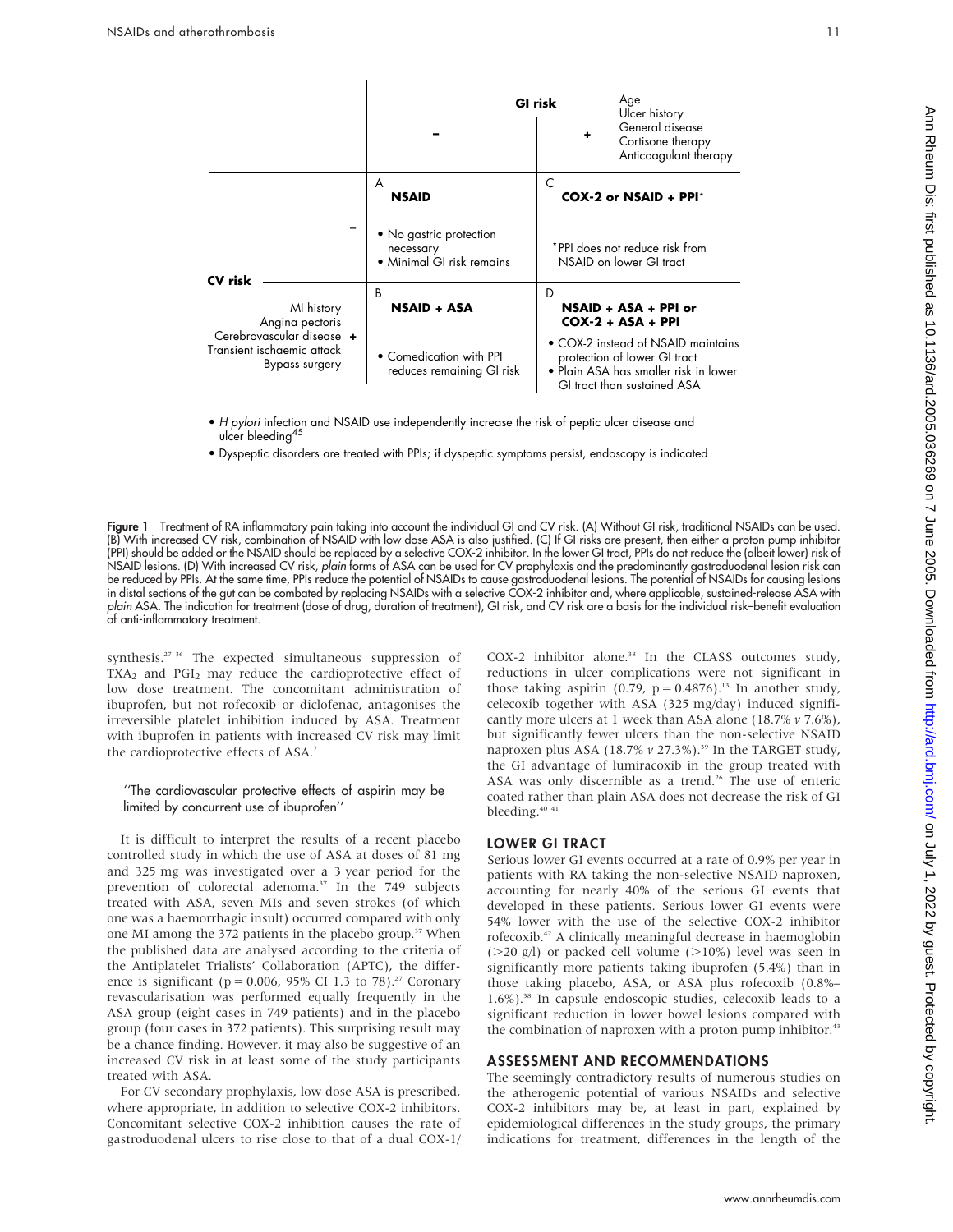studies, and other factors dependent on the study design. Differences in the CV safety of NSAIDs should be studied prospectively using direct comparisons between NSAIDs, where possible, in three arm studies including placebo. These requirements are met, at least partly, by the outcomes studies performed to date with COX-2 selective inhibitors—namely, VIGOR,<sup>10</sup> CLASS,<sup>13</sup> and TARGET.<sup>25 26</sup> The results of APPROVe,<sup>12</sup> APC,<sup>14</sup> PreSAP,<sup>15 16</sup> ADAPT,<sup>17</sup> CABG-1,<sup>18</sup> and CABG-219 allow indirect comparisons of the agents to be made owing to the placebo arms (see table 1). Contradictory results may arise from differing patient groups, which may also differ substantially from the licensed indications of the agents. Some non-CV primary study results, which have yet to be published, would possibly facilitate the benefit–risk evaluation.

Despite the inconsistency of their conclusions on CV safety, the listed studies have, nevertheless, provided crucial data for changes in the licences for these medicines. They have had an influence on pending approval procedures, treatment recommendations, and practical treatment decisions, which in addition to GI safety issues, now increasingly have to take CV aspects into account. The results of VIGOR and APPROVe may have been only the tip of the iceberg, concealing comparable CV side effect profiles of the so-called ''tried and tested'' NSAIDs. No studies are available which have been able to shed light on these questions, and none are likely to be performed because of the high costs involved. Precautionary notes have been included in the prescribing information, and CV signs such as oedema or hypertension are regularly listed as side effects in the prescribing information of traditional NSAIDs.

The new results from these studies influence recommendations for prescribing behaviour (see fig 1). There is a real need to avoid making hasty conclusions about the safety of traditional NSAIDs. In the course of any NSAID treatment, the individual indication must be regularly reviewed. Unnecessary courses of treatment must be avoided, and alternatives with minimal side effects and adequate efficacy must be used. Selective COX-2 inhibitors remain a sensible choice for patients with low CV risk who have experienced severe GI events, especially during treatment with NSAIDs. Based on the data currently available, selective COX-2 inhibitors should not, as far as possible, be used in patients with CV disorders or increased CV risks.<sup>6</sup> For the protection of patients requiring treatment, precautionary measures should be extended to include all NSAIDs and selective COX-2 inhibitors in what is a rapidly changing field, both scientifically and clinically. For this reason, ''tried and tested'' substances should be re-examined for their atherogenic potential. However, abrupt withdrawal of NSAIDs should be avoided because of possible vascular rebound effects in patients with systemic inflammatory disorders.<sup>34</sup>

Disclosure: Dr W W Bolten has received speaker's fees from Pfizer, MSD, Novartis and AstraZeneca for his presentations.

#### REFERENCES

- 1 Ross R. Atherosclerosis—an inflammatory disease. N Engl J Med 1999;340:115–26.
- 2 FitzGerald GA. Cardiovascular pharmacology of nonselective nonsteroidal anti-inflammatory drugs and coxibs: clinical considerations. Am J Cardiol 2002;89:26–32D.
- 3 Chenevard R, Hurlimann D, Bechir M, Enseleit F, Spieker L, Hermann M, et al. Selective COX-2 inhibition improves endothelial function in coronary artery
- disease. Circulation 2003;**107**:405–9.<br>4 **Egan KM**, Lawson JA, Fries S, Koller B, Rader DJ, Smyth EM, *et al.* COX-2derived prostacyclin confers atheroprotection on female mice. Science 2004;306:1954–7.
- 5 Cheng Y, Austin SC, Rocca B, Koller BH, Coffman TM, Grosser T, et al. Role of prostacyclin in the cardiovascular response to thromboxane A2. Science .<br>2002;**296**:539–41.
- 6 FitzGerald GA. Coxibs and cardiovascular disease. N Engl J Med 2004;351:1709–11.
- 7 Catella-Lawson F, Reilly MP, Kapoor SC, Cucchiara AJ, DeMarco S, Tournier B, et al. Cyclooxygenase inhibitors and the antiplatelet effects of aspirin. N Engl J Med 2001;345:1809–17.
- Wolfe MM. Rofecoxib, Merck, and the FDA. N Engl J Med 2004;351:2877. Capone ML, Tacconelli S, Sciulli MG, Grana M, Ricciotti E, Minuz P, et al. Clinical pharmacology of platelet, monocyte, and vascular cyclooxygenase inhibition by naproxen and low-dose aspirin in healthy subjects. Circulation 2004;109:1468–71.
- 10 **Bombardier C**, Laine L, Reicin A, Shapiro D, Burgos-Vargas R, Davis B, et al. Comparison of upper gastrointestinal toxicity of rofecoxib and naproxen in patients with rheumatoid arthritis. VIGOR Study Group. N Engl J Med 2000;343:1520–8.
- 11 Kim PS, Reicin AS, Villalba L, Witter J, Wolfe MM, Topol EJ. Rofecoxib, Merck, and the FDA. N Engl J Med 2004;351:2875-8.
- 12 Bresalier RS, Sandler RS, Quan H, Bolognese JA, Oxenius B, Horgan K, et al. Cardiovascular events associated with rofecoxib in a colorectal adenoma chemoprevention trial. N Engl J Med 2005;352:1092–102.
- 13 Silverstein FE, Faich G, Goldstein JL, Simon LS, Pincus T, Whelton A, et al. Gastrointestinal toxicity with celecoxib vs nonsteroidal anti-inflammatory drugs for osteoarthritis and rheumatoid arthritis: the CLASS study: a randomized controlled trial. celecoxib long-term arthritis safety study. JAMA 2000;284:1247–55.
- 14 Solomon SD, McMurray JJV, Pfeffer MA, Wittes J, Fowler R, Finn P, et al. Cardiovascular risk associated with celecoxib in a clinical trial for colorectal adenoma prevention. N Engl J Med 2005;352:1071–80.
- 15 EMEA. Statement on celecoxib. [Press release, Doc. Ref: EMEA/205831/ 2004] 2004 [cited 9 January 2005]. Available from: http:// www.emea.eu.int/htms/hotpress/h20583104.htm, accessed 4 October 2005.
- 16 FDA. Statement on the halting of a clinical trial of the cox-2 inhibitor Celebrex. 2004 [cited 9 January 2005]. Available from: http://www.fda.gov/bbs/ topics/news/2004/NEW01144.html, accessed 4 October 2005.
- 17 NIH. Use of non-steroidal anti-inflammatory drugs suspended in large Alzheimer's disease prevention trial. 2004 [cited 9 January 2005]. Available from: http://www.nih.gov/news/pr/dec2004/od-20.htm, accessed 4 October 2005.
- 18 Ott E, Nussmeier NA, Duke PC, Feneck RO, Alston RP, Snabes MC, et al. Efficacy and safety of the cyclooxygenase 2 inhibitors parecoxib and valdecoxib in patients undergoing coronary artery bypass surgery. J Thorac Cardiovasc Surg 2003;125:1481–92.
- 19 **Nussmeier NA**, Whelton AA, Brown MT, Langford RM, Hoeft A, Parlow JL, et al. Complications of the COX-2 inhibitors parecoxib and valdecoxib after
- cardiac surgery. N Engl J Med 2005;352:1081–91. 20 FDA. Bextra label updated with boxed warning concerning severe skin reactions and warning regarding cardiovascular risk. [Talk Paper T04-56] 2004 [cited 9 January 2005]. Available from: http://www.fda.gov/bbs/ topics/ANSWERS/2004/ANS01331.html, accessed 4 October 2005.
- 21 Pfizer. BEXTRA: valdecoxib tablets; safety studies. 2004 [cited 9 January 2005]. Available from: http://www.pfizer.com/download/uspi\_bextra.pdf,
- accessed 4 October 2005.<br>22 **Ray WA**, Griffin MR, Stein CM. Cardiovascular toxicity of valdecoxib.<br>N Engl J Med 2004**;351**:2767.
- 23 FDA. Alert for healthcare professionals-valdecoxib. 2005 [cited 24 April 2005]. Available from: http://www.fda.gov/cder/drug/InfoSheets/HCP/ valdecoxibHCP.pdf, accessed 4 October 2005.
- 24 EMEA. European Medicines Agency statement on the suspension of use of Bextra. 2005 [cited 25 April 2005]. Available from: http:// www.emea.eu.int/pdfs/human/press/pus/12163705en.pdf, accessed 4 October 2005.
- 25 Farkouh ME, Kirshner H, Harrington RA, Ruland S, Verheugt FW, Schnitzer TJ, et al. Comparison of lumiracoxib with naproxen and ibuprofen in the Therapeutic Arthritis Research and Gastrointestinal Event Trial (TARGET), cardiovascular outcomes: randomised controlled trial. Lancet 2004;364:675–84.
- 26 Schnitzer TJ, Burmester GR, Mysler E, Hochberg MC, Doherty M, Ehrsam E, et al. Comparison of lumiracoxib with naproxen and ibuprofen in the Therapeutic Arthritis Research and Gastrointestinal Event Trial (TARGET), reduction in ulcer complications: randomised controlled trial. Lancet 2004;364:665–74.
- 27 Antiplatelet Trialists' Collaboration. Collaborative overview of randomised trials of antiplatelet therapy—I: Prevention of death, myocardial infarction, and stroke by prolonged antiplatelet therapy in various categories of patients. BMJ 1994;308:81–106.
- 28 Mamdani M, Rochon P, Juurlink DN, Anderson GM, Kopp A, Naglie G, et al. Effect of selective cyclooxygenase 2 inhibitors and naproxen on short-term risk of acute myocardial infarction in the elderly. Arch Intern Med 2003;163:481–6.
- 29 Watson DJ, Rhodes T, Cai B, Guess HA. Lower risk of thromboembolic cardiovascular events with naproxen among patients with rheumatoid<br>arthritis. Arch Intern Med 2002;**162**:1105–10.
- 30 Solomon DH, Glynn RJ, Levin R, Avorn J. Nonsteroidal anti-inflammatory drug use and acute myocardial infarction. Arch Intern Med 2002;162:1099–104.
- 31 Rahme E, Pilote L, LeLorier J. Association between naproxen use and protection against acute myocardial infarction. Arch Intern Med  $2002;162:1111-15.$
- 32 Ray WA, Stein CM, Hall K, Daugherty JR, Griffin MR. Non-steroidal anti-inflammatory drugs and risk of serious coronary heart disease: an observational cohort study. Lancet 2002;359:118–23.
- 33 Walter MF, Jacob RF, Day CA, Dahlborg R, Weng Y, Mason RP. Sulfone COX-2 inhibitors increase susceptibility of human LDL and plasma to oxidative